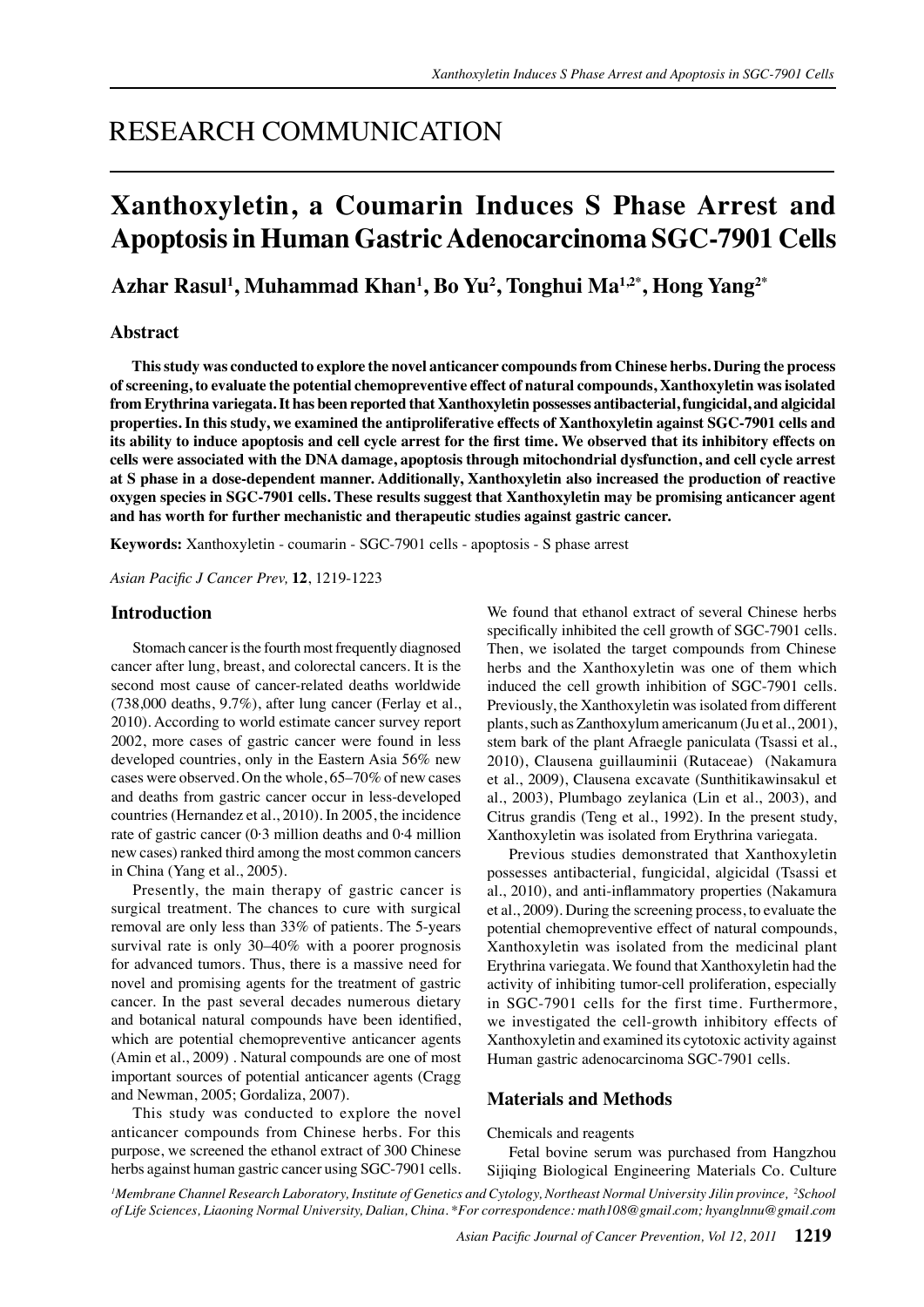#### *Azhar Rasul et al*

medium (DMEM), methylthiazolyldiphenyl-tetrazolium (MTT), propidium iodide (PI), and dimethyl sulfoxide (DMSO) were purchased from Sigma. Annexin V-FITC apoptosis detection kit and Reactive oxygen species assay kit were purchased from Beyotime Institute of Biotechnology Jiangsu China.

#### *Extraction, isolation, and identification of Xanthoxyletin*

Xanthoxyletin was isolated from Chinese herbal plant Erythrina variegata via fractionation of Erythrina variegata extract as we previously described (Shawi et al., 2011). Briefly, the herbal plant was crushed and extracted in Soxhlet extractor with alcohol for more than 12 cycles to achieve maximum extraction of its ingredients. The ethanol extract was hemi-dried using rotary evaporator and then dissolved in 80% methanol. After centrifugation at 12000 rpm for 15 minutes, the supernatant was separated and filtered with filter paper. Starting from the first peak to the end of the last peak, the extracted material was divided into 80 fractions on the basis of time (30 seconds per fraction) using HPLC. The fractions were dried and dissolved in dimethyl sulfoxide (DMSO) to obtain 1 mg/ mL stock solution. These fractions were subjected to screening for cytotoxicity against human gastric SGC-7901 cells and were analyzed by MTT assay. Then the cells were microscopically examined to detect morphological changes. Materials around the positive fractions were collected and further fractionated by preparative HPLC (Solvent phase: Methanol and water with 0.02% acetic acid). Single positive compound was purified by further fractionation guided by anti-tumor activity. An active single compound with 99.6% purity was characterized by mass spectrometry (MS) and nuclear magnetic resonance (NMR) to determine its chemical structure.

#### *Cell culture*

Human gastric adenocarcinoma SGC-7901 cells were cultured in DMEM (Sigma) containing 10% fetal bovine serum, 100 U/ ml penicillin, and 100 μg/ml streptomycin at 37 °C in a humidified incubator with 5% CO2 and 95% air. Cells were plated at 10 cm culture dish and allowed to grow to approximately 70% confluence before experimentation.

#### *Cell proliferation assay*

The growth inhibitory effects of the Xanthoxyletin on the viability of cells were determined by the MTT assay. Briefly, SGC-7901 cells were plated at a density of 1×104 cells per well in 96-well plates. After 20 h, cells were treated with 100 μl of complete culture medium containing 30, 60, 125, 250, 500, and 1000  $\mu$ M of Xanthoxyletin with a negative control. Each concentration of Xanthoxyletin was repeated in four wells. After incubation for 48 h, cell viability was determined. We added 10 μl MTT (5 mg/ml) to each well and incubated them for 4 h. After careful removal of the medium, 150 μl dimethyl sulfoxide (DMSO) was added to each well and shaken carefully. The absorbance was recorded by the microplate reader (ELX 800, BIO-TEK Instruments, Inc.) at a wavelength of 570 nm. The effect of Xanthoxyletin on cell growth inhibition was measured and rate of inhibition (I %) was calculated

using the following equation (Yu et al., 2007):

 $I\% = [A_{570} (control) - A_{570} (treated)] / A_{570} (control) * 100$ 

#### *Cell Cycle Analysis*

was done by flow cytometry (EPICSXL-MCL, Beckman<sup>50.0</sup> cells were centrifuged again, washed twice with PBS, and  $75.0$ staining. Briefly, cells were washed with PBS, trypsinized 00.0 SGC-7901 cells were seeded in 12-well plates and then treated with 200 and 400  $\mu$ M concentrations of Xanthoxyletin for 48 h. After treatment, the percentages of cells in different phases of the cell cycle were evaluated by determining the DNA content after propidium iodide and centrifuged at 1500 rpm at 4 °C for 5 min. Pellets were fixed in 70% ice-cold ethanol overnight. After fixation, incubated in PBS containing RNase (1 mg/ml) for 10 min at room temperature. Finally, samples were stained with propidium iodide (1 mg/ml) for 30 min. Data acquisition Coulter, US) using Cell Quest software.

#### *Determination of apoptosis*

The apoptotic rate of SGC-7901 cells was measured using flow cytometry with the double staining Annexin V-FITC/PI method (Brumatti et al., 2008). Briefly, SGC-7901 cells were seeded in 6-well plates and allowed to attach overnight. After 20 h, cells were treated with 200 and 400  $\mu$ M concentrations of Xanthoxyletin for 48 h. Then, cells were harvested, washed with pre-chilled PBS, trypsinized and collected in 10 ml centrifuged tubes. The cell suspension was centrifuged at 1500 rpm for 5 min. Apoptotic cell death was identified by double survival staining with recombinant FITC (fluorescent isothiocyanate)-conjugated Annexin V and PI, using the Annexin V-FITC apoptosis detection kit according to the manufacturer's instructions. Flow cytometric analysis was performed immediately after staining. Data acquisition and analysis were performed in flow cytometry using Cell Quest software. DNA fragmentation was observed with the propidium iodide (PI) staining by fluorescence microcopy.

#### *Measurement of intracellular ROS generation*

Reactive oxygen species' level was measured by DCF-DA detection kit according to the manufacturer's instructions. After treating with 200 and 400  $\mu$ M of Xanthoxyletin for the indicated time periods, the cells were harvested and the pellets were suspended in 1 mL of PBS and incubated with 10 mM DCF-DA at 37 °C for 15 min. The intracellular ROS mediated the oxidation of DCF-DA to the fluorescent compound 2', 7'-dichlorofluorescein (DCF). Flow cytometric analysis was performed immediately after staining. Data acquisition and analysis were performed by flow cytometry.

### *Determination of mitochondrial transmembrane potential*

Rhodamine 123 was used to evaluate perturbations in mitochondrial transmembrane potential in SGC-7901 cells by flow cytometry (Ji et al., 2009). SGC-7901 cells were plated in 6-well plates and cells were treated with 200 and 400  $\mu$ M of Xanthoxyletin for 48 h. Cells were collected in centrifuge tube and re-suspended in 500 mL 0

25.0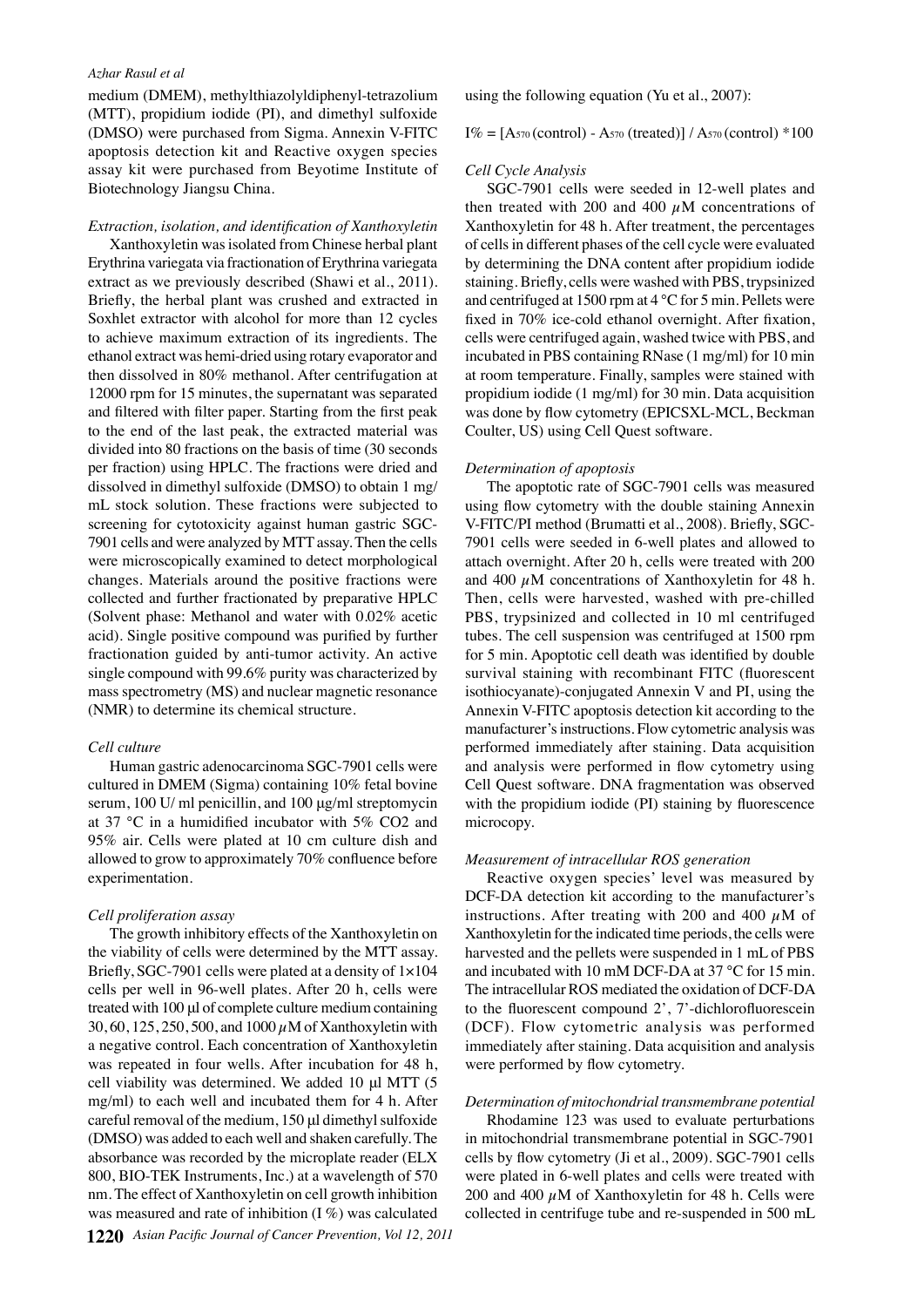PBS. Then, incubated with the rhodamine  $123 (10 \,\mu\text{M})$  at 37 °C for 20 min. Cells were centrifuged at 1500 rpm for 5 min, the supernatant was removed, pellets were gently rinsed once with PBS, and then re-suspended in 800 mL PBS. After filtration (300 apertures), the suspension was analyzed by flow cytometry.

#### *Statistical analysis of the data*

Data were analyzed by statistical method and expressed as mean ± SD (standard deviation). Statistical comparisons were made by Student's t-test and  $p < 0.05$ was considered statistically significant. Three independent experiments were done for confirmation of presented data and results.

## **Results and Discussion**

The present study was initiated by the screening of HPLC fractions of ethanol extract of Erythrina variegata to evaluate its inhibitory effect on cell growth of human gastric adenocarcinoma SGC-7901 cells. Then, the target compound was isolated by using HPLC. The analytical HPLC chromatogram of ethanol extract of raw medicine is shown in figure 1A. The single compound, with inhibitory activity on SGC-7901 cells, was isolated via subfractionation by preparative HPLC and the purity of that compound was determined by analytical chromatogram that is shown in the figure 1B. The compound was identified by comparing its physical, spectroscopic (1H NMR, 13C NMR), and MS data with the data already reported in the literature (Lin et al., 2003; Su et al., 2009). The structure of the compound was determined as Xanthoxyletin as shown in the figure 1C. We initially treated SGC-7901 cells with various doses of Xanthoxyletin for 48 h and morphological changes were observed under the phase-contrast microscopy. Cell proliferation was measured by MTT assay. The results indicated that Xanthoxyletin inhibited cellular proliferation of SGC-7901 cells in a dose-dependent manner (Fig. 1D). The cytotoxic activity of Xanthoxyletin



**Figure 1. Isolation of Xanthoxyletin and Its Cytotoxic effects:** (A) Analytical HPLC chromatogram of raw ethanol extract of Erythrina variegata, (B) analytical HPLC chromatogram of Single compound, (C) chemical structure of compound. (D) SGC-7901 cells were treated with various concentrations of Xanthoxyletin for 48 h and cell viability was determined by MTT assay. Data shown are mean  $\pm$  SD (n = 3).

is similar to that of other compounds of coumarin as reported previously (Chuang et al., 2007). Based on our MTT results, we selected moderate concentrations of 200 and 400  $\mu$ M for mechanistic study of Xanthoxyletin.

Accumulated data indicated that cell cycle regulators are frequently deregulated in most of the common malignancies and results in hyperproliferation (Abraham, 2001; Kastan et al., 1995; Molinari, 2000). It has been documented that control of cell cycle progression in cancer cells is a successful strategy to halt tumor growth (Grana and Reddy, 1995; Pavletich, 1999). To elucidate the effects of Xanthoxyletin on the cell cycle, we treated SGC-7901 cells with 200 and 400  $\mu$ M of Xanthoxyletin for 48 h and then subjected for cell cycle analysis as described in materials and methods. The results showed that Xanthoxyletin arrested the cell cycle of SGC-7901 cells at S phase. The percentages of cells were increased from 25.58% (in untreated cells) to 37.52% and 58.61% in cells treated with 200 and 400  $\mu$ M of Xanthoxyletin respectively for 48 h. The ratio of S phase significantly increased in the Xanthoxyletin treated groups as compared to the negative control group (Figure 2). It showed that one of the mechanisms by which Xanthoxyletin inhibited the proliferation of SGC-7901 cells was by arresting cell cycle progression. This study also demonstrated that Xanthoxyletin arrested the cell cycle as a result of the DNA damage and indicated that Xanthoxyletin induced inhibitory cell growth was likely to involve the modulation of cell cycle progression in SGC-7901 cells.

Recently, many chemotherapeutic and chemopreventive agents have been shown to impart antiproliferative effects via arresting cell division at certain checkpoints in the cell cycle (Mantena et al., 2006; Srivastava and Gupta, 2006). The control of cell cycle progression in cancer cells is considered to be a potentially effective strategy for the control of tumor growth (Ortega et al., 2002; Pavletich, 1999). In the present study, it was found that Xanthoxyletin inhibited the cell growth of SGC-7901 cells in a dosedependent manner.

Apoptosis is fundamental process for maintenance of



**Figure 2. Effect of Xanthoxyletin on the cell cycle**  distribution: SGC-7901 cells were treated with 0, 200, and 400  $\mu$ M of Xanthoxyletin for 48 h and were stained with PI for flow cytometric analysis. Histograms show number of cells/ channel (y-axis) vs. DNA content (x-axis) and the values indicate the percentage of cells in the indicated phases of cell cycle. The data shown are representative of three independent experiments with the similar results. \*p<0.05 and \*\*p<0.01 compared with the control group.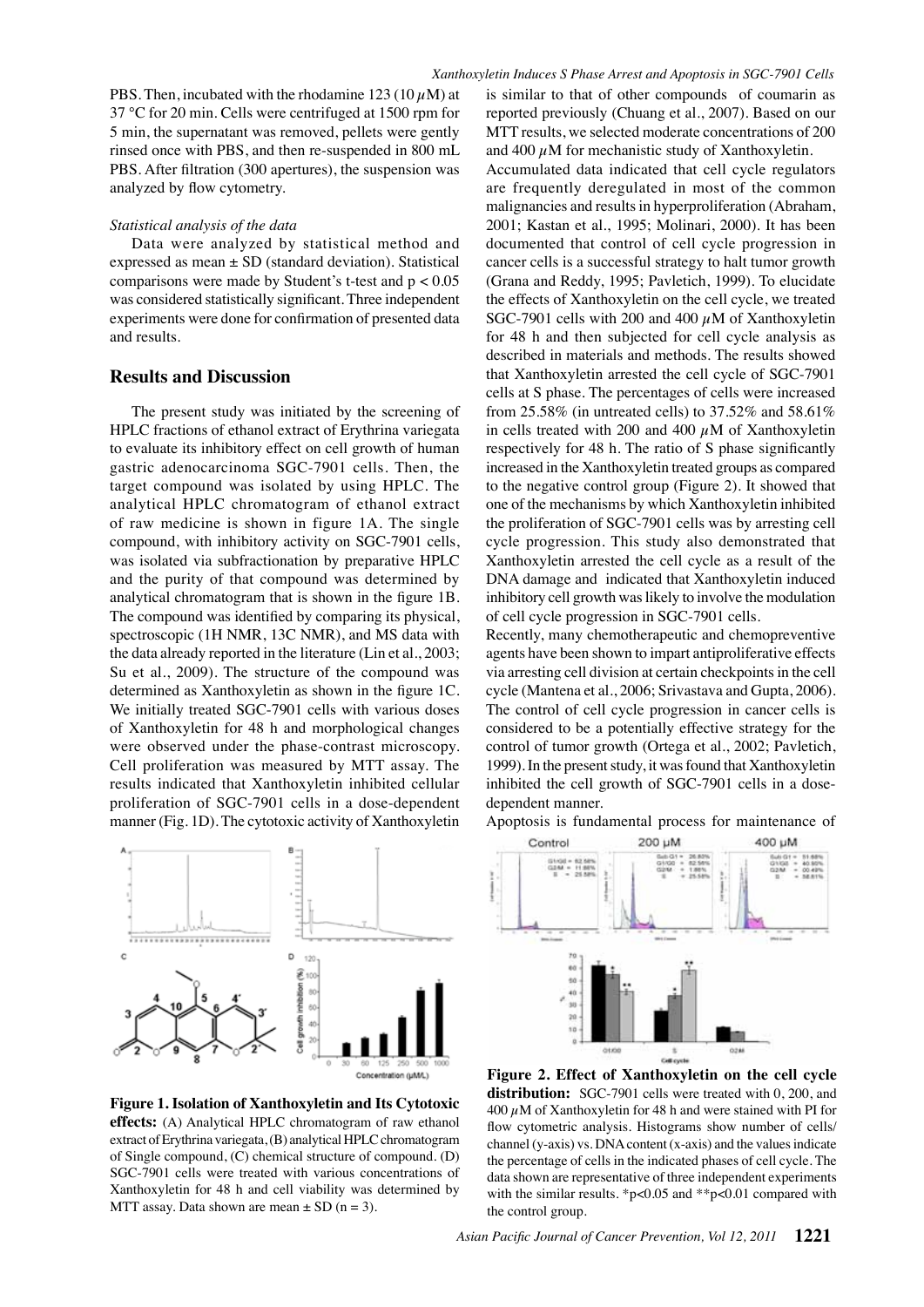

**Figure 3. Apoptosis induced by Xanthoxyletin in SGC-7901 cells:** (A) SGC-7901 cells stained with PI after treating with 0, 200, and 400  $\mu$ M of Xanthoxyletin for 48 h and DNA morphological changes were examined under the fluorescence microscopy. (B) Cells were stained with Annexin V-FITC/PI and were analyzed by flow cytometry. Cell populations shown in the lower right (Annexin V+/PI-) represents apoptotic cells, upper right (Annexin V+/PI+) represents necrotic cells.



**Figure 4. The effects of Xanthoxyletin on ROS level and mitochondrial membrane potential:** (A) Effects of Xanthoxyletin on intracellular ROS levels of SGC-7901 cells. (B) Effects of Xanthoxyletin on mitochondrial transmembrane potential of SGC-7901 cells. The values represent the percentages of ROS level and mitochondrial membrane potential in each condition. The data shown are representative of three independent experiments with the similar results. \*p<0.05 and \*\*p<0.01 compared with the control.

homeostasis and elimination of damaged or unwanted cells. There are many chemopreventive agents, which involved in cancer cell death by induction of apoptosis (Hu and Kavanagh, 2003; Kelloff et al., 2000). Previous studies have shown that coumarins have a potent growth inhibition in many tumor cell lines through induction of apoptosis (Lopez-Gonzalez et al., 2004; Murata et al., 2008). To test whether Xanthoxyletin-induced cell death resulted in the induction of apoptosis, flow cytometric analysis was performed. Incubation of fixed and permeabilized cells with propidium iodide (PI) resulted in the quantitative PI binding with total cellular DNA and the fluorescence intensity of PI-labeled cells was relative to the DNA content. Apoptotic nuclei with hypodiloid DNA content harmonized to sub G1 peak (Fig. 2)

In the next step, we determined whether treatment with Xanthoxyletin resulted in the apoptotic or necrotic cell death, the marked morphological changes of cells were observed such as nuclear fragmentation, cell shrinkage, condensation of chromatin, and apoptotic bodies in treated cells with Xanthoxyletin for 48 h by using the PI staining under fluorescence microscopy (Fig. 3A). For apoptosis and necrosis confirmation, the apoptosis inducing effect of Xanthoxyletin was evaluated by Annexin V-FITC and PI staining. As shown in Figure 3B, Xanthoxyletin induced apoptosis in SGC-7901 cells and percentage of apoptotic cells was 41.47% after the exposure of 400  $\mu$ M of Xanthoxyletin for 48 h as compared to 2.6% in the control group. These results suggested that Xanthoxyletin induced apoptotic cell death in SGC-7901 cells.

Previously it was reported that some of coumarins are involved in the production of reactive oxygen species (Chuang et al., 2007). To examine whether Xanthoxyletin aroused ROS production in SGC-7901 cells, the intracellular ROS level was measured using the ROSdetecting fluorescence dye 2, 7 –dichlorofluorescein diacetate (DCF-DA). After treating the SGC-7901 cells with 200 and 400  $\mu$ M of Xanthoxyletin for 48 h, ROS production was detected and the ratios of DCF-positive cells were 18.66% and 32.86% respectively as compared to 8.27% in the control group (Fig. 4A)

Several reports have been documented that the chemotherapeutic agents that cause the enhancement of oxidative stress may particularly be more toxic to the cancer cells than normal cells. They can provoke various biological processes such as cell cycle arrest, DNA repair and apoptosis (Kang et al., 2010; Moungjaroen et al., 2006; Pelicano et al., 2004). This study disclosed that, Xanthoxyletin involved in the stimulation of ROS production, which might arbitrated the apoptosis and cell arrest in SGC-7901 cells.

It has been shown that apoptosis involves a dysfunction of mitochondrial membrane integrity, which leads to apoptotic cell death (Kang et al., 2010; Narvaez and Welsh, 2001). To determine the loss of mitochondrial membrane potential, induced by Xanthoxyletin, Rhodamine 123 was used to quantify the mitochondrial membrane potential. The decrease of Rhodamine 123 fluorescence was directly proportional to the loss of mitochondrial membrane potential. Interestingly, this coumarin induced the loss of the mitochondrial membrane potential. The fluorescence intensity was 97.30%, 70.09%, and 53.17% after treatment with  $0,200$ , and  $400 \mu$ M of Xanthoxyletin respectively for 48 h (Fig. 4B). These findings supported the previously reported studies about coumarin (Chuang et al., 2007; Murata et al., 2008). These results suggested that Xanthoxyletin induced cell growth inhibition and apoptosis in SGC-7901 cells through mitochondrial dysfunction which might be mediated by the production of ROS. The exact mechanism needs further investigation.

#### **Acknowledgements**

This work has been supported by Ministry of Education of Pakistan and China Scholarship Council of China. The authors would like to acknowledge Teacher Wang Xiu-Li for technical assistance during flow cytometry experiments and Syed Manzar Abbas Shah for language editing.